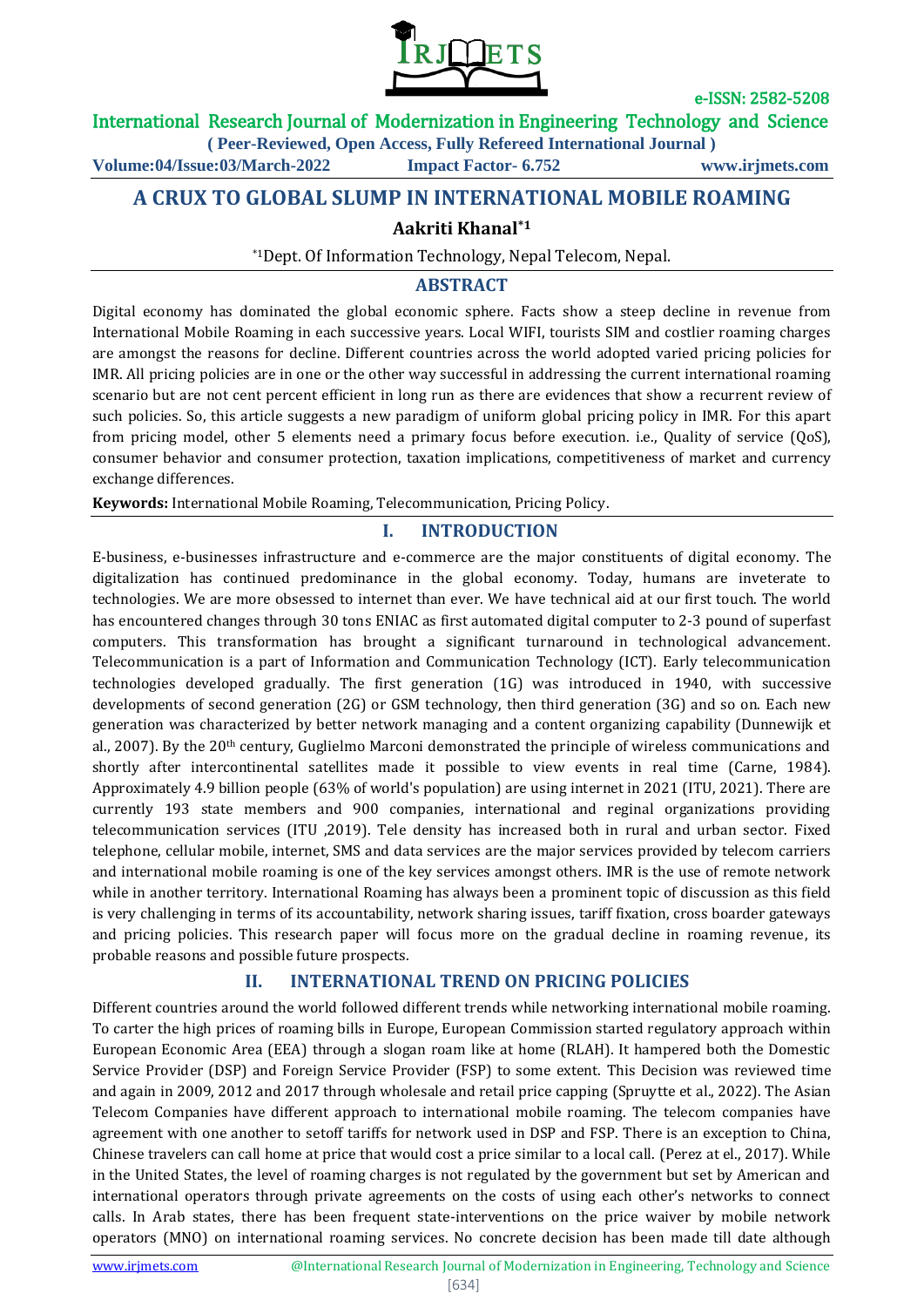

# International Research Journal of Modernization in Engineering Technology and Science

**( Peer-Reviewed, Open Access, Fully Refereed International Journal ) Volume:04/Issue:03/March-2022 Impact Factor- 6.752 www.irjmets.com**

multiple attempts has been made from regulators to implement price cuts (Sutherland, 2011). In Australia and New-Zealand, a pre-negotiated price is ascertained between the DSP and FSP through agreements. However, call connection, call duration and time of the day may vary the pre-determined rates. The East African community (Burundi, Kenya, Rwanda, Tanzania, Uganda) made a joint agreement to bring down the high cost of mobile roaming. For this, one network area (ONA) roaming initiative was implemented by EAC (Eboh & Ohuocha, 2017). For Caribbean nations, operators use zoning approach by setting common pricing plans while there are other operators who carefully price each island separately. For Cruise ships, a satellite connection is used which excels the price of IMR even more. There are telecom companies like Digicel which was a pioneer in providing low tariff roaming services within its network between: Aruba, Barbados, Grenada, Jamaica, St Lucia, St Vincent and the Grenadines (Sutherland, 2010).

## **III. CURRENT STATUS**

International mobile roaming has always been pivotal in telecommunication. Its contribution to the EU market was estimated at 8.5 billion pound or 5.7 per cent of total annual mobile revenues in 2010 (Sutherland, 2010) as compared to 1 per cent of overall revenue for European telcos in 2020 (Fildes, 2020). The overall revenue from International Mobile roaming has been \$820 billion in 2020 (Sharma, 2020). The Australian telecom company TELSTRA encountered a revenue decline of 8 per cent largely due to roaming impact as compared to 2019. Mobile income drastically declined by 8.1 per cent amounting to 9310 million dollars in which roaming loss was around 200 million dollar (TELSTRA Corporation Limited, 2021). A Singapore company, SINGTEL recognized a steep decline 21 per cent in mobile roaming. (Singtel Optus Pty Limited, 2021). Also, SPARK New Zealand incurred a revenue loss of 38 million dollar leading to overall revenue decline of 0.8 per cent to 3,593 million dollar (SPARK New Zealand Limited, 2021). The largest American telecom company AT&T acquired two Mexican wireless company benefitting 100 million people in Mexico in 2019. The subscribers were able to use roaming services in DSP and FSP at a domestic rate. Thus, this move of AT&T setoff the probable loss as a result of COVID-19 outbreak to some extent. The Danish Telecom companies TDC group also faced a decline in roaming revenue in 2020 and 2021. Proximus group had a decline in revenue of 70 million euro. (Proximus Group, 2020). KPN Netherlands also could not stay immune in COVID crisis in 2020 and 2021. As China mobile is one among the largest telecom companies as per its subscriber base is concerned, it too faced tough time after tariff reduction policy in international roaming as it incurred 19-billion-yuan (US 2.7 billion dollar) loss in revenue in 2018 [\(Perez](https://www.scmp.com/author/bien-perez) et al, 2017). Therefore, COVID-19 impacts have not affected Chinese roaming revenue to a greater extent in year 2020 and 2021, as it was already in a declining phase. India's Telecommunication has also been impacted by roaming decline as international mobile roaming has been contributing about 12 per cent of telecom revenue each month. The outbreak of COVID-19 resulted in restricting roaming revenue to 8 per cent (Sengupta, 2020). The outbreak of one network area (ONA) in east Africa as a regulatory intervention to waive off surcharges while roaming in Kenya, Rwanda, South Sudan and Uganda has ended the roaming pattern in east Africa. A South African telecom company, MTN would have a revenue growth rate of 2.3 per cent in the absence of impact of roaming revenue. (McLeod, 2020). A Brazilian telecom company, Telefonica sustained a decline in revenue at 16.1 per cent revealing a bleak influence from roaming service (Telefonica, S.A, 2020). One of the leading network operators for mobile, broadband and fixed line in 27 countries having majority operations in Europe i.e., Orange Group had a roaming revenue decline of 63.8 per cent in 2020 (Brown, 2021).

The overall result of the financial performance of the major telecom companies during COVID-19 crisis has been regressive with a major setback in roaming revenue. COVID-19 outbreak resulted in reduced footsteps of tourists which ultimately reduced earnings from overall roaming services. Research was conducted in 6 major cities of England-Hereford, Loughborough, Norwich, Nuneaton, Stockport and Welwyn Garden city. Since the first COVID 19 case was confirmed, footfalls reduced by 17 per cent. The lockdown decreased footfall at an average of 68 per cent. With reopening of non-essential shops after the lockdown, footfall was 40 per cent lower on an average (Rayner et al.,2021). Post the COVID-19 impact, customers are inveterate to online payments as local traders realized the importance of WIFI to attract customers to promote safer and paperless payment system. Today, a lot of vendors are adopting the same system of receipt and payment via online forum, which is indirectly hampering roaming services. From a corner kiosk to colossal departmental store, WIFI is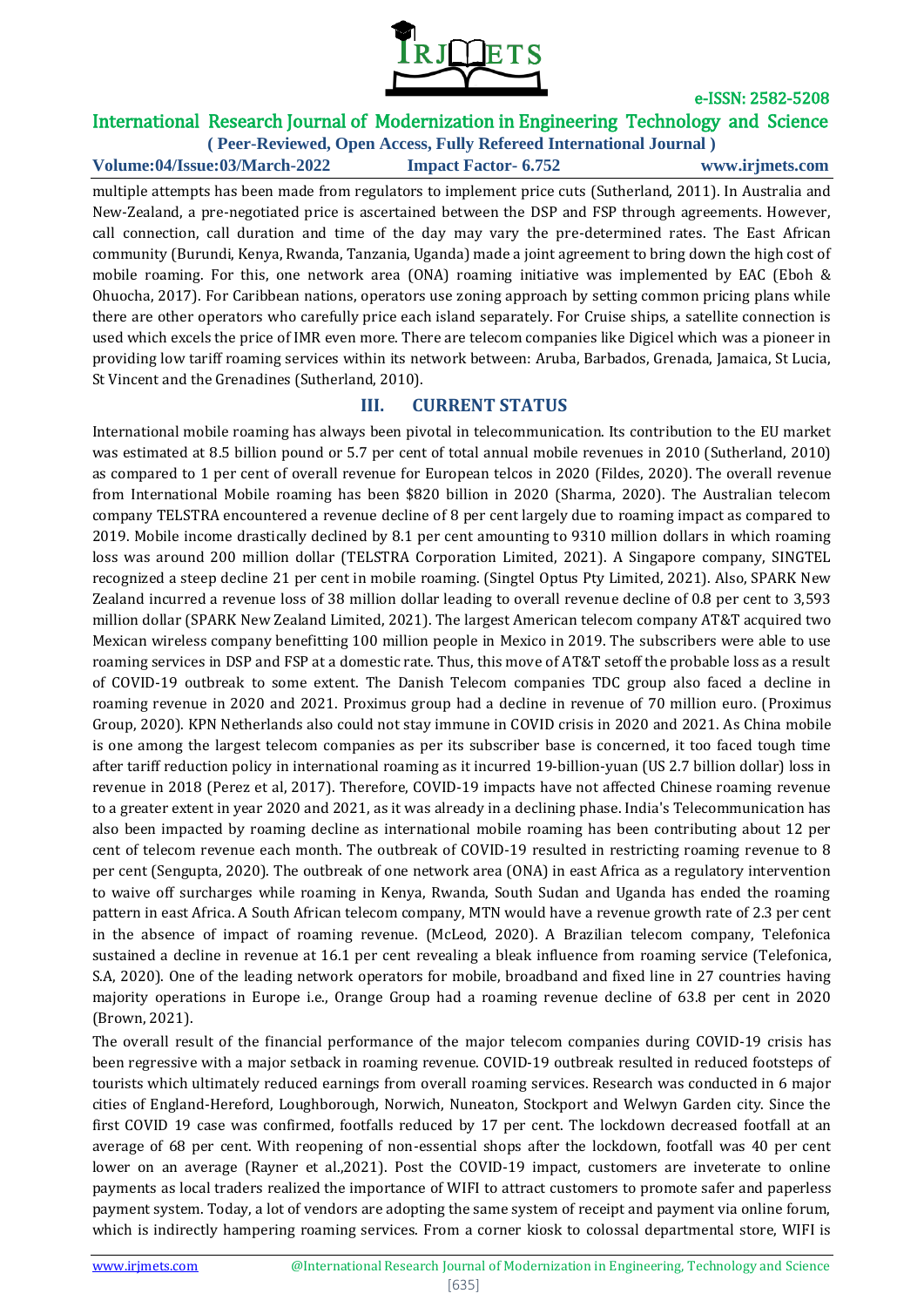

# International Research Journal of Modernization in Engineering Technology and Science

**( Peer-Reviewed, Open Access, Fully Refereed International Journal ) Volume:04/Issue:03/March-2022 Impact Factor- 6.752 www.irjmets.com**

freely available to elevate customer movement during low trading times of pandemic. As a result, a tourist with a multifunctional smartphone opts a freely assessed WIFI for connectivity via video-conference (zoom, skype, WhatsApp, etc.) rather than switching on the costlier roaming packages offered by telecom companies. Also, local SIMs or low-cost SIM are the services that targets global travelers. There are silent roamers who disable mobile broadband upon international landing and rely on local WIFI and in-country SIM cards. Thus, these facets of current roaming behavior can never be neglected in agendas linked with steep fall of roaming revenue globally.

## **IV. CONCLUSION**

International Mobile Roaming is itself at a strenuous state to revive post COVID-19 impacts. Even ITU-T guidelines and OECD cost model of roaming cannot resurrect this service in long term, if no strategic planning is proposed in immediate future. The main problem with roaming service is that its pricing is very high and with availability of local Wi-Fi facilities in every nook and corner of the world, it's incredulous to believe that customers will switch on their cellular data for connectivity. In European Union, 94% of travelers limit their use of mobile phones in some way or other because of current pricing strategies. (KPMG International Limited, 2011).

## **V. RECOMMENDATION**

It is a high time that this debilitated business needs to be prioritized. Telecom companies now need to focus more on alternatives to mobile roaming through video conferencing (zoom, WhatsApp, skype) and over the top (OTT) services. The regulatory agencies need to focus on the weakness and future threats to combat strength and future opportunities. For this, price revision is first and foremost factor to bring about a change in consumption pattern of subscribers. If prices are reasonable, it is sure that people will prefer cellular network activities over any other alternatives. The telecom companies together with regulatory agencies need to collectively re-evaluate the current roaming pricing strategy and develop a scientific business model which would justify the business revenue taking customer satisfaction on a top priority. A uniform pricing model has to be planned and executed. The world has already seen pricing model such as European Union scheme of roaming around Europe which was revised and re-evaluated multiple times, the Chinese waiver to roaming service, inconsistency in Arabic state for imposing roaming charges, East African one network Area Scheme and others. It is a natural phenomenon that people will move across globally for multiple purposes and they need connectivity. The world is being narrowed gradually. A person in Texas today will have a breakfast at India, lunch at south Africa and dinner at Australia. This is possible through gigantic advancement in technology. Thus, even though roaming business is showing a steep decline today, this service will never defunct as people will connect in one or the other way while they are in another territory. This research is focused not to adopt the alternative mediums rather to revive this continued business. For this, strategical model needs to be propounded and mandated uniformly all across the territories. A model should be customized in collaboration with the telecom companies and the regulatory agencies. The following elements apart from pricing strategy need a primary focus before ratification:

#### **1. Quality of service (QoS)**

For the purpose of low pricing strategy, quality should never be compromised. It strictly needs to follow the quality guidelines of the regulatory bodies. Quality control mechanisms to be checked and enforced for enhanced roaming service with reduced cost.

#### **2. Consumer behavior and consumer protection**

Consumer behavior is the study of how people buy, what they buy, when they buy and why they buy (Kotler, 1994). The economic model of consumer behavior states that consumers try to maximize returns from product utilization on the basis of law of diminishing marginal utility. The model is based on Income effect, substitution effect and price effect.

#### **Income effect:**

The income pattern of end users will determine the spending pattern. A middle range earner may not spend money as much as high earners do. Therefore, telecom companies need to offer user targeted roaming plans which would benefit all the customers with varied earning range.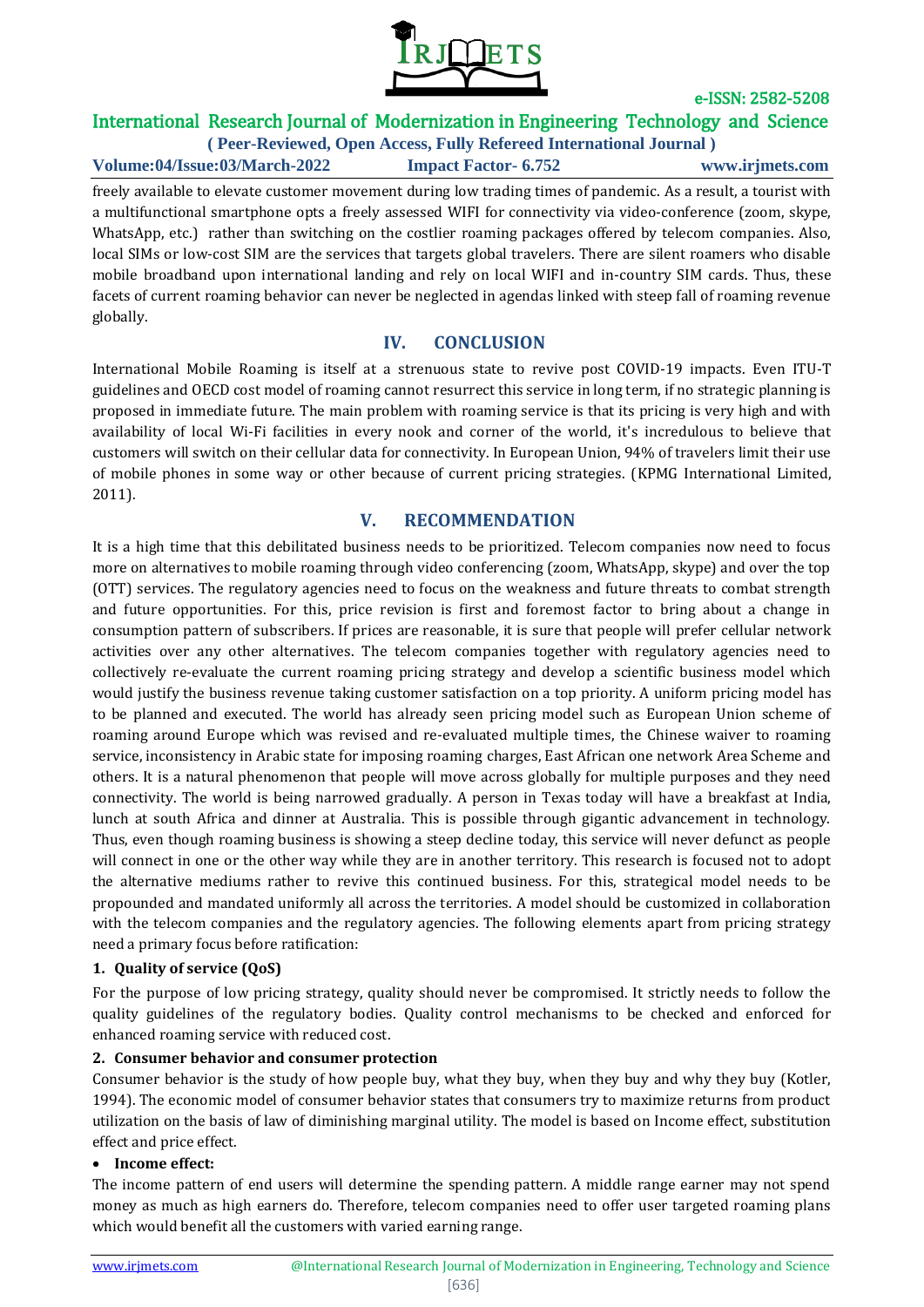

# International Research Journal of Modernization in Engineering Technology and Science

**( Peer-Reviewed, Open Access, Fully Refereed International Journal )**

**Volume:04/Issue:03/March-2022 Impact Factor- 6.752 www.irjmets.com**

#### **Substitution effect:**

We live in an era where complementary services are always welcomed. It is a source of customer attractions. Likewise, Telecom companies need to offer varied range of alternative packages, offers, bonuses, discounts, etc. to attract customers to use roaming services.

#### **Price effect:**

A uniform pricing strategy need to be addressed globally. The pricing model should target all the roamers with high, medium and low spending patterns.

#### **3. Taxation implications:**

There is always a debate of double taxation implications in international roaming service. The state, federal and withholding taxes of inter and intra country needs to be assessed before fixing prices of roaming services. Extra precaution needs to be taken before finalizing roaming price so as to abstain the unnecessary tax burden to end users.

#### **4. Competitiveness of market:**

There should be a balance between Competitive pricing and competitive market. The price needs to be revised periodically to maintain the competition in market otherwise there is a high chance of losing loyal customer base.

#### **5. Currency Exchange differences:**

There is always an impact on roaming revenue due to exchange differences. Different institutions follow different mechanisms to deal with exchange currencies while invoicing. It has a material impact in IMR. Forex is the area that needs exploration in immediate future in roaming services.

APPENDIX

## **VI. REFERENCES**

- [1] Dunnewijk, T & Hulte´n, S. (2007). A brief history of mobile communication in Europe. Telematics and Informatics, Vol-24(3), pp.164-179<https://doi.org/10.1016/j.tele.2007.01.013>
- [2] Carne, B. (1984). Modern Telecommunication. Springer, Boston, MA. DOI: <https://doi.org/10.1007/978-1-4684-4871-9>
- [3] International Telecommunication Union. (2021). Facts and figures 2021.DOI: [https://www.itu.int/itu](https://www.itu.int/itu-d/reports/statistics/facts-figures-2021/)[d/reports/statistics/facts-figures-2021/](https://www.itu.int/itu-d/reports/statistics/facts-figures-2021/)
- [4] Spruytte. J, Wee, V.D.M, Regt . D.M., Verbrugge. S & Colle . D. (2017). International roaming in the EU: Current overview, challenges, opportunities and solutions. Telecommunication Policy, 41(9), pp.717- 730, DOI<https://doi.org/10.1016/j.telpol.2017.01.009>
- [5] Perez, B & Zhou, V. (2017). China Mobile expects 19b yuan in lost revenue, profit in 2018 from further tariff reductions. South China Morning Post. Retrieved from [https://www.scmp.com/tech/china](https://www.scmp.com/tech/china-tech/article/2081548/china-mobile-expects-7b-yuan-lost-revenue-profit-year-further-tariff)[tech/article/2081548/china-mobile-expects-7b-yuan-lost-revenue-profit-year-further-tariff](https://www.scmp.com/tech/china-tech/article/2081548/china-mobile-expects-7b-yuan-lost-revenue-profit-year-further-tariff)
- [6] Sutherland, E. (2011). International mobile roaming in the Arab states. Emerald Insights, 14(2), pp.35- 52, Retrieved from<http://dx.doi.org/10.1108/14636691111121629>
- [7] Eboh, C & Ohuocha, C. (2017). Nigeria's 9 mobile seeks concessions to boost revenues ahead of sale. Reuters, Retrieved from<https://www.reuters.com/article/nigeria-9mobile-idUSL5N1KI6U9>
- [8] Sutherland, E. (2010). International Mobile Roaming in Caribbean. Emerald Insights, 12(4), pp. 39-53, <https://doi.org/10.1108/14636691011057073>
- [9] Fildes, N. (2020). Fall of the roaming empire: telecom groups face revenue loss as travel collapses. Financial Times, Retrieved from
	- <https://www.ft.com/content/18b853b6-c9fa-4821-a5f3-29fb09899312>
- [10] Sharma, A. (2020). Global telcos could lose \$25bn in roaming revenues as Covid-19 hits travel demand. The National News, Retrieved from [https://www.thenationalnews.com/business/technology/global](https://www.thenationalnews.com/business/technology/global-telcos-could-lose-25bn-in-roaming-revenues-as-covid-19-hits-travel-demand-1.1007038)[telcos-could-lose-25bn-in-roaming-revenues-as-covid-19-hits-travel-demand-1.1007038](https://www.thenationalnews.com/business/technology/global-telcos-could-lose-25bn-in-roaming-revenues-as-covid-19-hits-travel-demand-1.1007038)
- [11] Telstra Corporation Limited. (2021). Telstra Annual Report 2021. [https://www.telstra.com.au/content/dam/tcom/about-us/investors/pdf-g/0821-TEL-AR-2021-](https://www.telstra.com.au/content/dam/tcom/about-us/investors/pdf-g/0821-TEL-AR-2021-FINAL-Interactive.pdf) [FINAL-Interactive.pdf](https://www.telstra.com.au/content/dam/tcom/about-us/investors/pdf-g/0821-TEL-AR-2021-FINAL-Interactive.pdf)
- [12] Singtel Optus Pty Limited. (2021). Singtel Annual Report 2021. Retrieved from